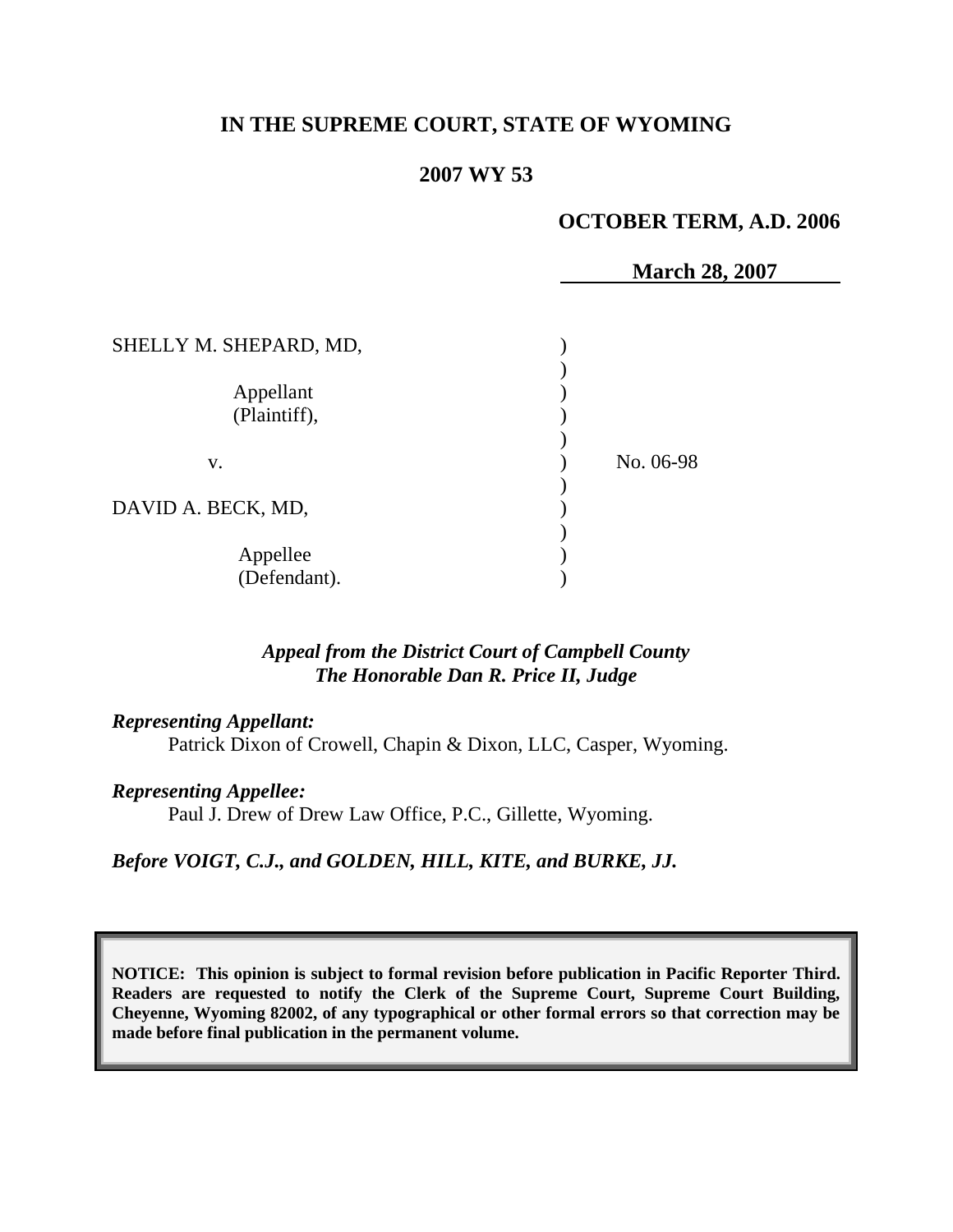# **VOIGT, Chief Justice.**

[¶1] Dr. Shelly Shepard ("the appellant") appeals a judgment and order of the district court finding that Dr. David Beck ("the appellee") did not breach an employment agreement with the professional corporation formed between the appellant and the appellee, Associates in Obstetrics/Gynecology, P.C. ("the corporation"), and ordering the corporation to dissolve. We affirm in part and reverse in part.

### **ISSUES**

[¶2] 1. Did the district court err when it concluded that the appellee did not breach his employment contract?

2. Did the district court err when it split the costs of an accounting audit between the parties instead of placing liability for the costs of the audit on the appellee?

3. Did the district court err when it declined to award attorney"s fees to the appellant?

4. Did the district court err in its order regarding the division of corporate equipment between the parties?

# **FACTS**

[¶3] The appellant and the appellee, who practice obstetrics and gynecology, formed a corporation as equal shareholders in 2002. At that time, they also each entered into employment agreements with the corporation as its employees. Problems soon arose regarding the bookkeeping for the corporation. The appellee insisted that his mother, Carol Beck, handle the bookkeeping, though apparently she was not trained or experienced in such work. The appellant, meanwhile, preferred that a professional billing service manage the books. The parties ultimately agreed that Carol Beck would handle the appellee"s bookkeeping while a professional service would keep the appellant"s books. The parties amicably coexisted in this fashion until they decided that the corporation would employ a third doctor.

[¶4] Dr. Marshall was scheduled to begin working for the corporation in August 2003. Initially, the parties agreed that the appellant's billing firm would handle Dr. Marshall's billing; however, the appellee subsequently changed his mind and insisted that Carol Beck handle the billing. The parties finally agreed to resolve the dispute by allowing an outside auditing firm, Eide Bailly, to audit 100 charts billed by Carol Beck. The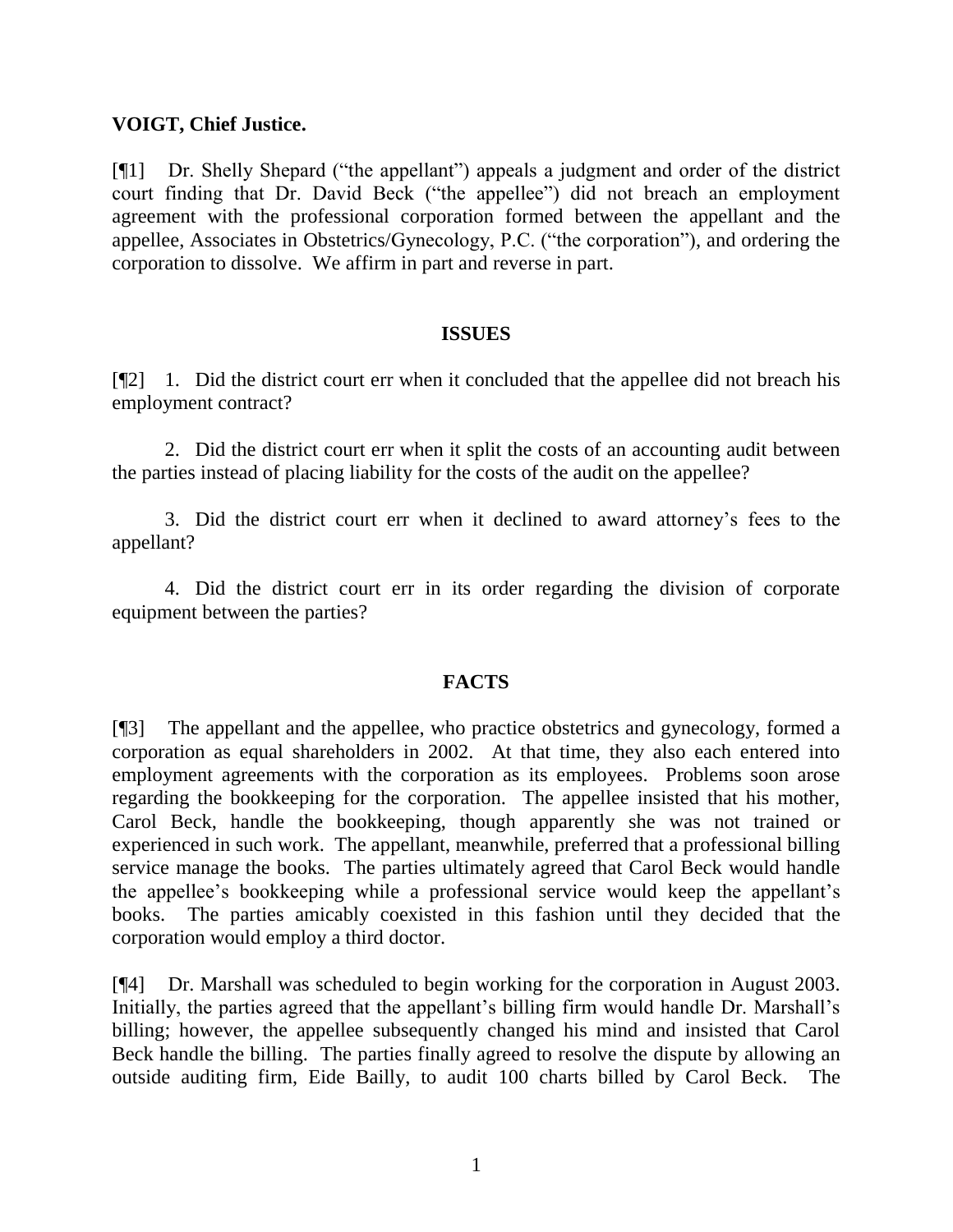agreement provided that if Eide Bailly determined that her "billing was appropriate," then she could handle Dr. Marshall"s billing, but if not, then Dr. Marshall"s billing would be outsourced like the appellant"s.

[¶5] When Eide Bailly performed its audit in July 2003, it found errors in a large majority of the charts selected for review.<sup>1</sup> The appellee, however, insisted that Dr. Marshall utilize Carol Beck for his billing, contrary to his agreement with the appellant. Ultimately, in July or August 2003, the appellee communicated to the appellant his desire to dissolve their practice and the parties began negotiating to effectuate such dissolution.

[¶6] Subsequently, in the fall of 2003, problems arose at Campbell County Memorial Hospital regarding the on-call schedules of the appellant, the appellee, and Dr. Marshall. It appears that the staff at the hospital was given conflicting directions by the parties regarding whom to call when one of the doctors" patients was admitted to the hospital. Despite a promise to "work it out," the appellee and Dr. Marshall unilaterally decided that the appellant would be solely responsible for her own patients, effectively requiring the appellant to stay on-call 24 hours a day.

[¶7] Finally, on January 1, 2004, the appellee informed the appellant that he had moved his practice out of the building that they previously occupied and he had taken with him such items as were necessary for his new practice. The appellant filed the instant action on January 2, 2004. The appellee filed his answer and counterclaim on March 29, 2005. In April 2004, the appellant hired the Wipfli accounting firm to conduct an audit of the corporation as part of the litigation. After a bench trial, the district court made findings of fact and conclusions of law, ultimately deciding: (1) that the appellee did not breach his employment contract; (2) that the appellee should not be enjoined from relocating his practice; (3) that the appellant was entitled to an accounting, but that the cost of the Wipfli audit should be considered a cost of winding up the corporation and, therefore, be shared equally between the parties; and (4) that the corporation should be dissolved and each party allowed to keep the assets currently in his or her possession.<sup>2</sup> This appeal followed.

 $\overline{a}$ 

 $1$  The agreement between the appellant and the appellee provided that the charts would be randomly selected; however, a great deal of testimony focused on the procedure used to select the charts and indicated that they might not actually have been randomly chosen. Regardless of the method used to select the charts, neither party disputes that Eide Bailly found a large number of errors therein.

<sup>&</sup>lt;sup>2</sup> The district court noted that each party was entitled to the property currently in his or her possession "at the value established by Kelly Killebrew in his October 2003 appraisal." As we will discuss below, the appellant argues that this division of corporate property left "considerable confusion as to what property went with which party, and at what value."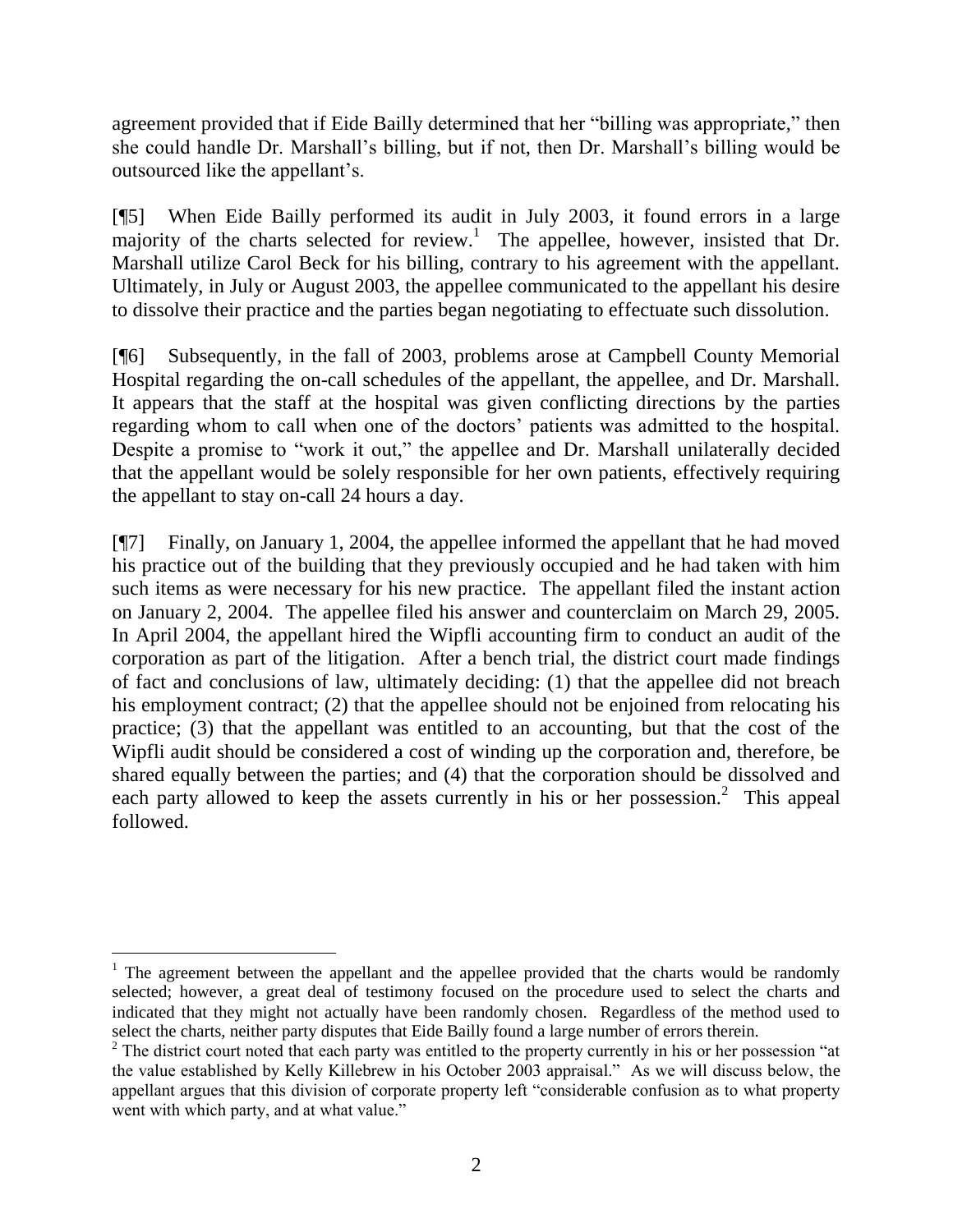# **DISCUSSION**

# *Whether the district court erred when it concluded that the appellee did not breach his employment contract.*

[¶8] The appellant argues that the district court"s findings of fact are inconsistent with its ultimate finding that the appellee did not breach the employment contract. She contends that the following factual findings regarding the appellee"s conduct warrant the conclusion that the contract was breached:

> 1. Reneging on the verbal agreement to have the new physician billed by an outside party if the Eide Bailey [sic] audit showed problems with his mother"s billing. Even after re-auditing the files and complaining that the audit was not random, there were still problems found in the [appellee's] mother's billing. The audit seemed random enough for the court and sufficiently appropriate to discover if there were billing problems. . . .

> 2. Decision letter to the chief of staff on the "call" problem. This was not discussed in advance with the [appellant] and only communicated to the [appellant] by the recipient of the letter. This is hardly the mark of a  $50 - 50$  partnership or professional corporation.

> 3. [Appellee] decided to end the parties" practice together by moving out without notice. This also seems to have been made while leading the [appellant] to believe that they were very near a final settlement on their dissolution discussions.

> 4. When the [appellee] moved out, he decided what equipment he would take. Of course his letter says that he would be taking with him "such equipment, supplies and inventory as will be necessary to continue" his practice. He would "leave items . . . to enable [appellant] to continue (to) practice as well."

The district court further determined that the appellee "violated the duty of a director to the corporation and to its other director and employee." The appellee responds that the appellant was not a party to his employment contract with the corporation and, therefore,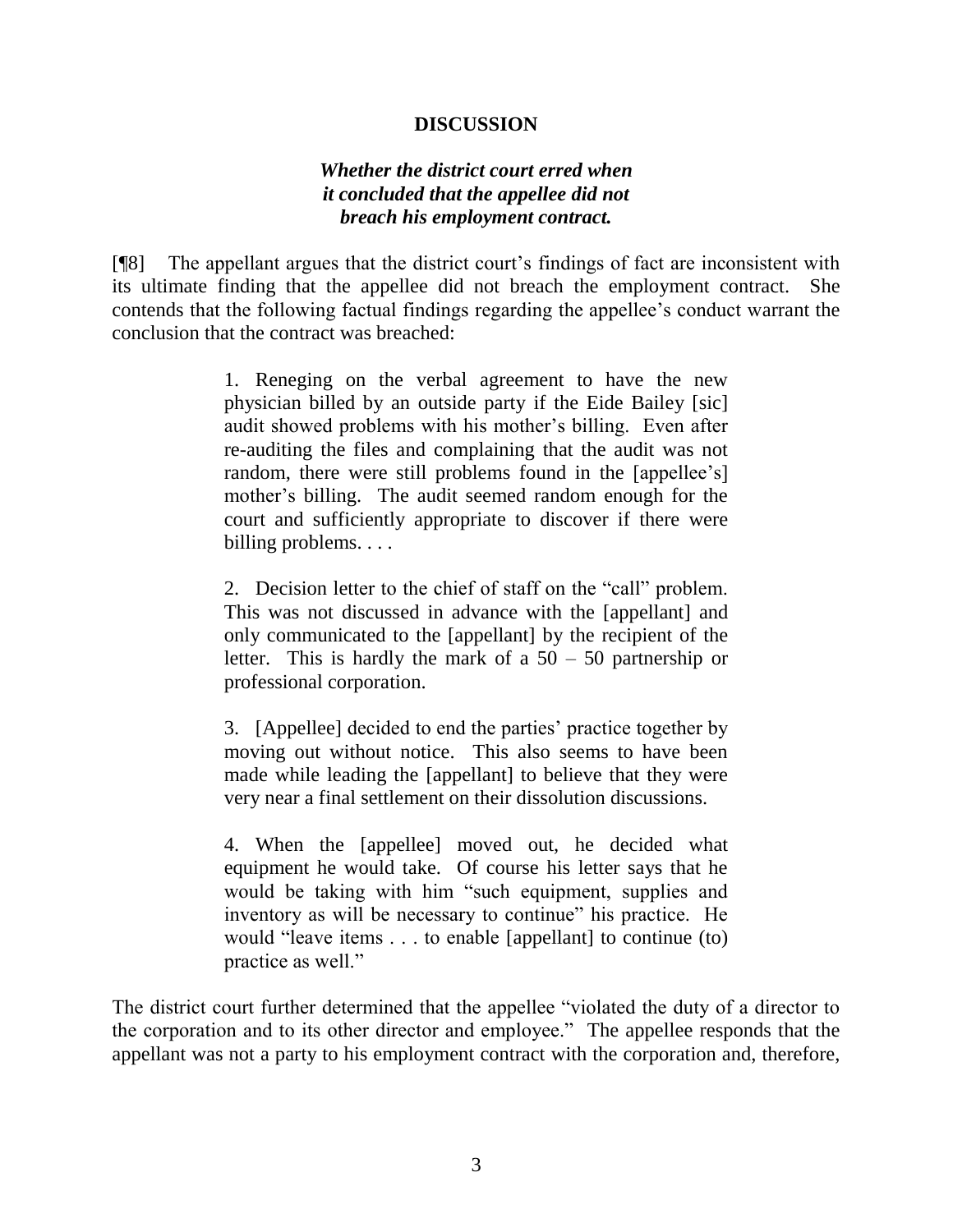she could not enforce it. At oral argument, he alternatively argued that the appellant did not suffer damages resulting from any breach so the district court's decision was not erroneous.

[¶9] Our oft-stated standard for reviewing a district court"s findings of fact and conclusions of law is as follows:

> "The factual findings of a judge are not entitled to the limited review afforded a jury verdict. While the findings are presumptively correct, the appellate court may examine all of the properly admissible evidence in the record. Due regard is given to the opportunity of the trial judge to assess the credibility of the witnesses, and our review does not entail weighing disputed evidence. Findings of fact will not be set aside unless the findings are clearly erroneous. A finding is clearly erroneous when, although there is evidence to support it, the reviewing court on the entire evidence is left with the definite and firm conviction that a mistake has been committed."

*Forshee v. Delaney*, 2005 WY 103, ¶ 6, 118 P.3d 445, 448 (Wyo. 2005) (quoting *Springer v. Blue Cross & Blue Shield*, 944 P.2d 1173, 1175-76 (Wyo. 1997)). Of course, we review conclusions of law *de novo*. *E. Broadway Assocs. v. Dowell*, 2002 WY 106, ¶ 17, 49 P.3d 1004, 1007-08 (Wyo. 2002).

[¶10] Though the appellant"s reply brief argues that she is entitled to third-party beneficiary status to enforce the appellee"s contract, we need not consider that issue because, based on our review of the record, the appellee"s claim that the appellant is not a proper party is raised for the first time on appeal. W.R.C.P. 17 provides, in pertinent part:

> (a) *Real party in interest* – Every action shall be prosecuted in the name of the real party in interest. . . . No action shall be dismissed on the ground that it is not prosecuted in the name of the real party in interest until a reasonable time has been allowed after objection for ratification of commencement of the action by, or joinder or substitution of, the real party in interest; and such ratification, joinder, or substitution shall have the same effect as if the action had been commenced in the name of the real party in interest.

In *Gifford-Hill-Western, Inc. v. Anderson*, 496 P.2d 501, 502 (Wyo. 1972), we said that a party"s failure to object that its opponent was not the real party in interest until the close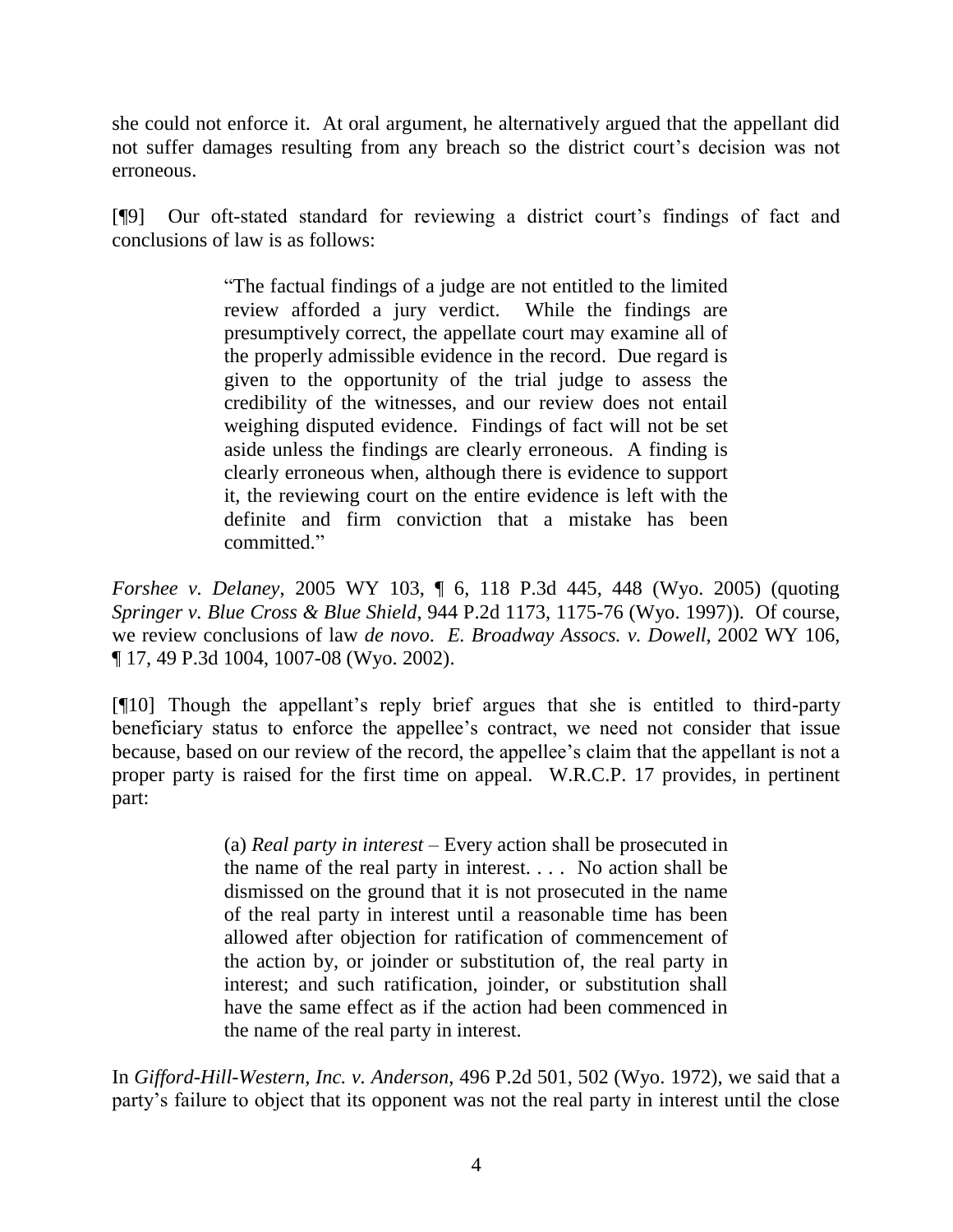of the evidence "constituted a waiver of any objection on that ground." In the instant case, the failure to object to the appellant"s status as the real party in interest is even more egregious than in *Gifford-Hill-Western* because, as the record exists on appeal, the first time this issue was raised is in the instant appeal and it was, therefore, waived by the appellee. Further, the appellee filed a counterclaim below alleging that the appellant was liable to him for "any amounts due the corporation which were improperly billed" by the appellant. Judicial estoppel is

> sometimes referred to as a doctrine which estops a party to play fast and loose with the courts or to trifle with judicial proceedings. It is an expression of the maxim that one cannot blow hot and cold in the same breath. A party will just not be allowed to maintain inconsistent positions in judicial proceedings, as here. 31 C.J.S. Estoppel § 117, pp. 624-625.

*Wilson v. Lucerne Canal & Power Co.*, 2007 WY 10, ¶ 26, 150 P.3d 653, 663 (Wyo. 2007). Because the appellee individually sought a judgment from the appellant based on her status as an employee of the corporation below, he must now be estopped from claiming that the appellant is not a proper party to recover for any breaches of his similar employment contract.<sup>3</sup>

[¶11] The appellee has not challenged the above-mentioned factual findings of the district court on appeal and those findings clearly indicate that the appellee's actions violated his employment contract. That contract contained the following relevant provisions:

> 1. **Employment.** . . . The [appellee] shall devote his full professional time and effort to the performance of service for the [corporation], which shall include but not be limited to the practice of the medical specialty of Obstetrics & Gynecology, and solely as an Employee of the [corporation]. The duties shall include, but not be limited to, keeping and maintaining, or causing to be kept and maintained, appropriate records relating to professional services rendered by him under this Agreement and preparing and tending to, in connection with

 $\overline{a}$ 

<sup>&</sup>lt;sup>3</sup> Interestingly, the appellant argues that the appellee raised the issue below but the district court did not find the defense persuasive because the appellant was a third-party beneficiary to the contract. If this is the case, however, the appellee did not designate his argument below for transmission to this Court on appeal. *See* W.R.A.P. 3.05(c) (Supp. 2006). In any event, the appellee"s defense on appeal must fail because if it was not raised below, it cannot be raised for the first time here; and if it was raised below but decided adversely to the appellee, then the fact that he did not appeal that decision prevents us from revisiting it and also raises concerns with this Court that the appellee did not acknowledge that the argument he raises on appeal was rejected by the district court below.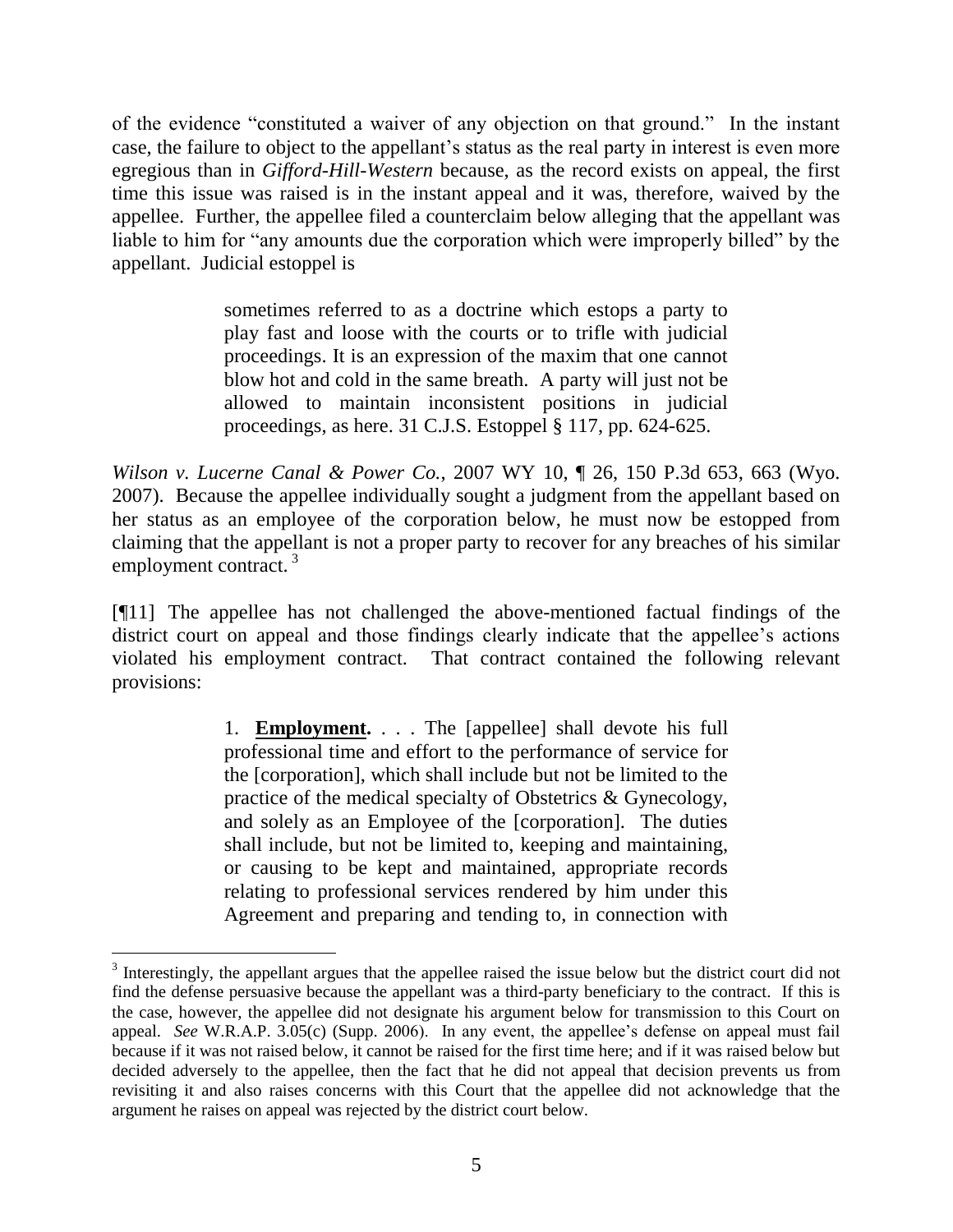such services, all reports, claims, and correspondence necessary and appropriate in the circumstances, all of which records, reports, claims, and correspondence shall belong to the [corporation].

. . . .

3. **Hours of Employment and Patient Care.** The [corporation] and the [appellee] shall determine a work schedule which is mutually agreeable between the Parties, taking into consideration the needs of the patients and the "call schedule" between all physicians employed by the [corporation].

[¶12] The district court"s findings indicate that the appellee was not ensuring that accurate records were being created and maintained by Carol Beck, that the appellee unilaterally altered the call schedule with the hospital to the appellant"s detriment, and that he removed corporate assets and began practicing medicine in competition with the corporation. The district court further found that the appellee had violated duties to the corporation and to the appellant. These specific findings clearly constitute a breach of the express terms of his employment contract and are, therefore, inconsistent with the district court's general finding that the appellee did not breach the contract. Long ago, we recognized that specific findings control when they conflict with a general finding. *School Dist. v. Wempen*, 80 Wyo. 311, 342 P.2d 232, 235 (1959); *Parker v. Meadows*, 20 Wyo. 183, 122 P. 586, 588 (1912). Therefore, we are forced to conclude that the appellee did, in fact, breach the above-mentioned provisions of his employment contract and the district court's ruling in the appellee's favor on the breach of contract claim was clearly erroneous.

# *Whether the district court erred when it split the cost of the Wipfli audit between the appellant and the appellee.*

[¶13] Having determined that the appellee breached his employment contract, we now turn to what costs the appellant may recover in the instant case. The appellant first claims that the district court"s order that the parties split the cost of the Wipfli audit was an abuse of discretion because it based that decision on a factual finding that "the accounting performed by Wipfli is a reasonable accounting necessitated by the violations of duty by the [appellee]." The appellant argues that, in light of the attorney"s fees and costs provision in the corporate contract, she was entitled to recover the full cost of the accounting. The corporate agreement created by the appellant and the appellee states: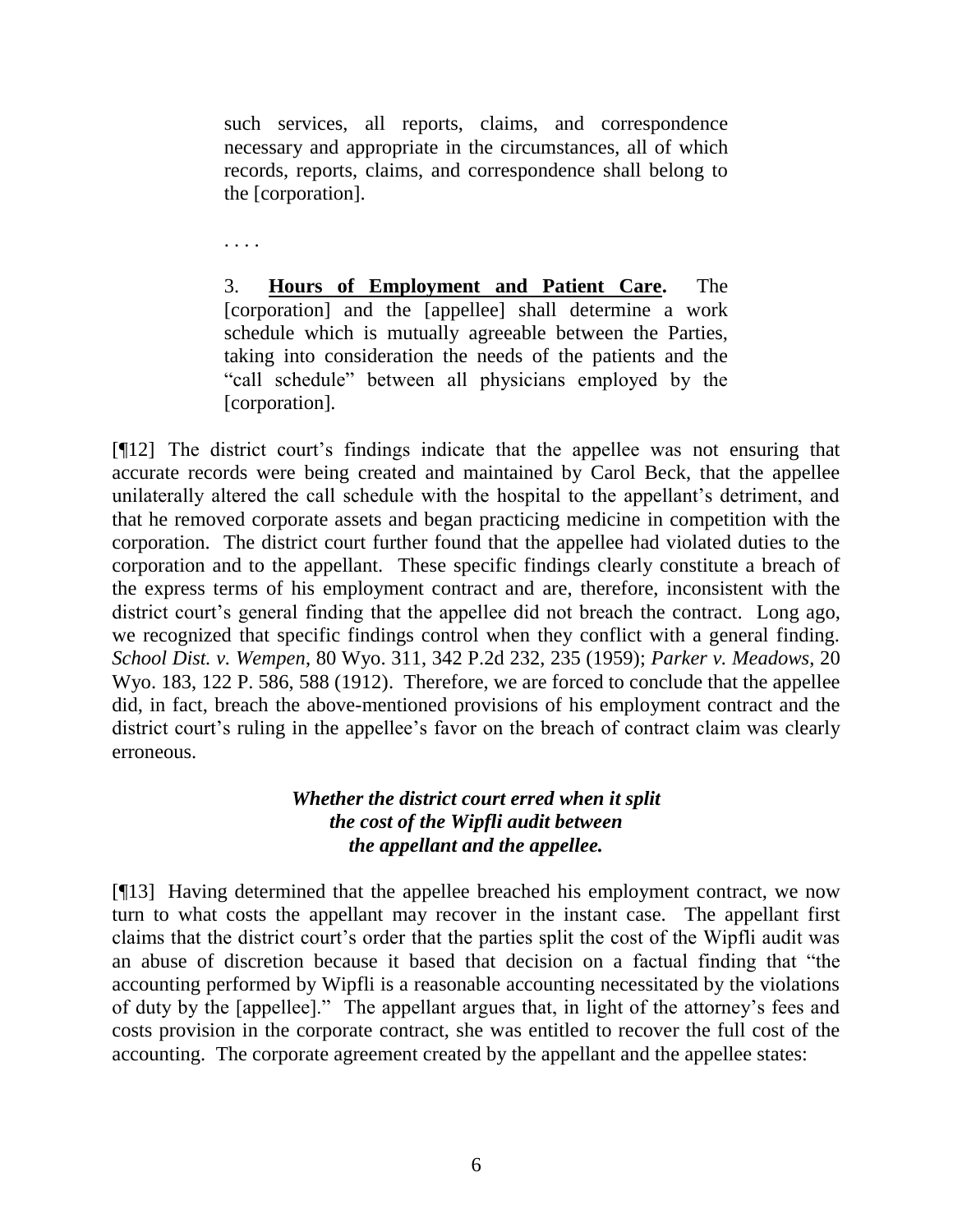14. **Attorneys Fees And Costs.** In the event suit is brought to enforce the terms of this Agreement, the prevailing party shall be entitled to recover all attorneys fees and costs incurred relating to the enforcement of this Agreement.

[¶14] We review awards of costs and attorney"s fees in order to determine if the district court abused its discretion. *Snyder v. Lovercheck*, 992 P.2d 1079, 1084 (Wyo. 1999).

> "A court abuses its discretion only when it acts in a manner which exceeds the bounds of reason under the circumstances." . . . "The burden is placed upon the party who is attacking the trial court"s ruling to establish an abuse of discretion, and the ultimate issue is whether the court could reasonably conclude as it did."

*Id.* (quoting *Johnston v. Stephenson*, 938 P.2d 861, 862 (Wyo. 1997)).

[¶15] The cases cited by the appellant in her argument demonstrate the point that an accounting *may* be considered part of the costs of litigation and, therefore, be awarded to the prevailing party. *See Lasich v. Wimpenney*, 73 Wyo. 345, 278 P.2d 807, 813 (1955); *Sauceda v. Kerlin*, 164 S.W.3d 892, 927 (Tex. App. 2005); *Andrikopoulos v. Broadmoor Mgmt. Co.*, 670 P.2d 435, 440 (Colo. App. 1983); and *Johnson v. Taylor*, 116 So.2d 480, 481-82 (Fla. Dist. Ct. App. 1959). The touchstone of those cases, however, is not that an accounting *must* be taxed as a cost, but that it is an equitable remedy and, therefore, within the trial court's broad discretion to treat it as a cost of litigation, if warranted. In the instant case, the district court determined that, while the appellee"s actions precipitated the need for the accounting, it was more properly considered necessary to the mutually beneficial winding up of corporate affairs and not a cost incurred in enforcement of the corporate agreement. We do not find that the district court abused its discretion in this regard. Wyo. Stat. Ann. § 1-14-126(a) (LexisNexis 2005) states that "the court may award and tax costs and apportion them between the parties on the same or adverse sides as it deems right and equitable." While the district court stated that the need for the audit was precipitated by the appellee"s breaches of his duty to the corporation, it also noted in its decision letter that the appellant had obtained a separate business phone number and deposited business receipts in a separate bank account for "about a month." The district court further determined that this litigation became more difficult and complex because of a lack of communication and cooperation from *both* parties. Under these circumstances it was within the district court's broad discretionary power to find that the accounting was necessary in order to wind up the corporation"s business and that the appellant was not entitled to be reimbursed for the full cost of the audit. In coming to this conclusion, we note that the district court granted the appellant her other costs as the prevailing party below.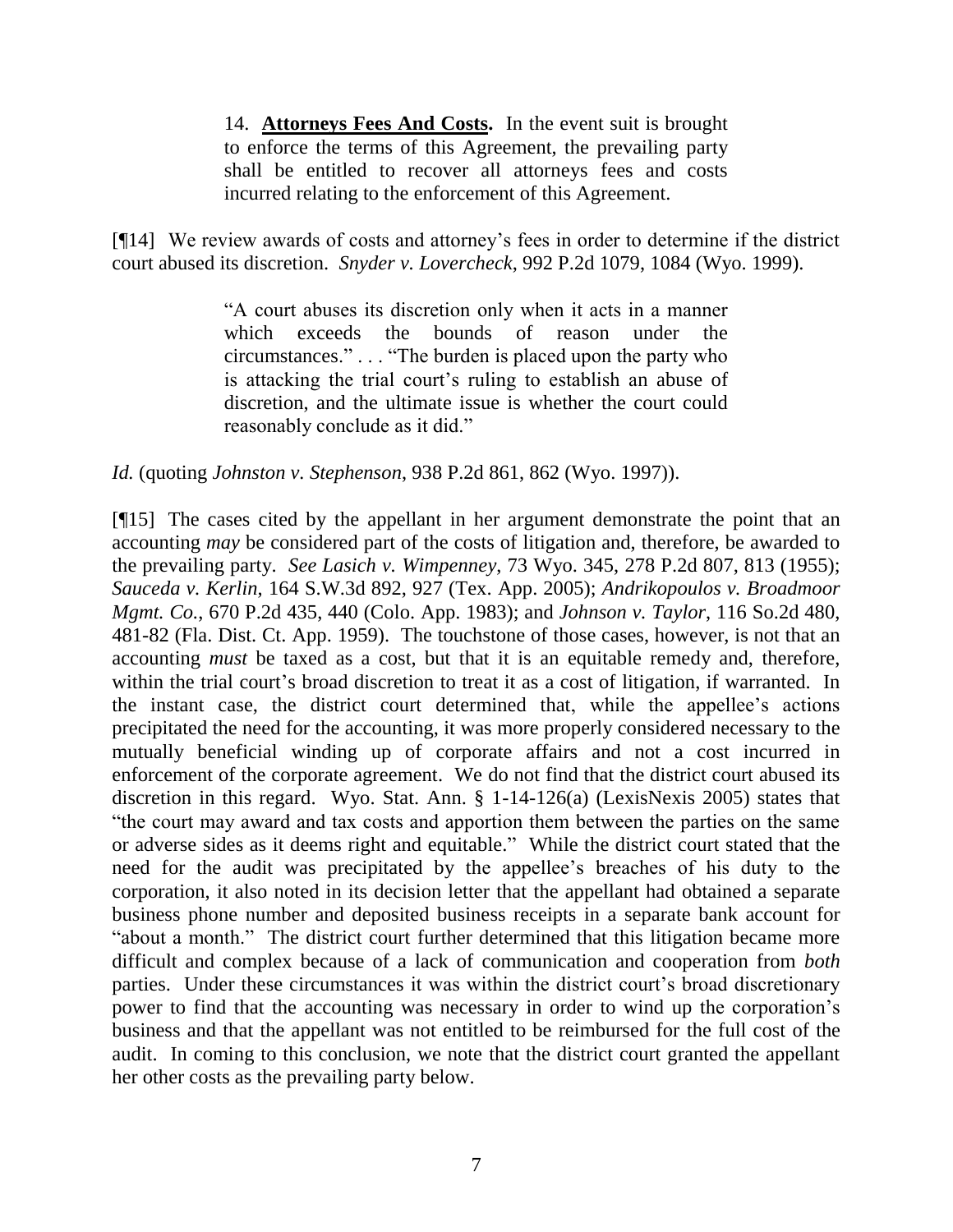# *Whether the district court erred when it declined to award the appellant her attorney's fees.*

[¶16] The appellant next claims that she is entitled to attorney"s fees under the fee shifting provision in the appellee"s contract. The attorney"s fee provision in the appellee"s employment contract reads:

> 13. **Costs and Attorneys Fees.** In the event suit is brought or an attorney is retained to enforce the terms of this Agreement, the prevailing party shall be entitled to recover all reasonable attorney"s fees, costs, costs of investigation and other expenses incurred in connection therewith.

The appellee again responds that the appellant is not entitled to enforce the contract, therefore, each party was properly required to pay its own fees.

[¶17] As discussed more fully above, the appellee waived his right to object that the appellant is not a proper party to enforce his employment contract by not raising the defense below. *See Gifford-Hill-Western*, 496 P.2d at 502. Therefore, as the prevailing party on the breach of contract claim, the appellant may collect her attorney"s fees as provided for by the contract. That fact is not, however, fully dispositive of this issue. The district court order in the instant case merely said that each party should pay his or her own attorney fees. It did not specify whether it did so under the default "American Rule" regarding attorney's fees, $4$  or whether it recognized that appellant was entitled to fees under the contract, but determined under its equitable powers that each party should pay his or her own. <sup>5</sup> On remand, the district court is instructed that the appellant is

*Cline v. Rocky Mountain, Inc.*, 998 P.2d 946, 949 (Wyo. 2000).

5 In *Castleberry v. Phelan*, 2004 WY 151, n.2, 101 P.3d 460, 464 n.2 (Wyo. 2004), we noted that

 $\overline{a}$ 4

Wyoming subscribes to the American rule regarding recovery of attorneys" fees. *Board of County Commissioners of County of Platte v. State ex rel. Yeadon*, 971 P.2d 129, 132 (Wyo.1998). Under the American rule, each party is generally responsible for his own attorneys' fees. 971 P.2d at 132-33. A prevailing party may, however, be reimbursed for his attorneys" fees when express statutory or contractual authorization exists for such an award. *Id.*

<sup>[</sup>o]ur holding in this case does not depart from prior cases in which we have stated that, "[e]ven in the face of a valid contractual provision for attorney"s fees . . . a trial court has the discretion to exercise its equitable control to allow only such sum as is reasonable or the court may properly disallow attorney"s fees altogether on the basis that such recovery would be inequitable." *Dewey*[ *v. Wentland*, 2002 WY 2], ¶ 50[, 38 P.3d 402,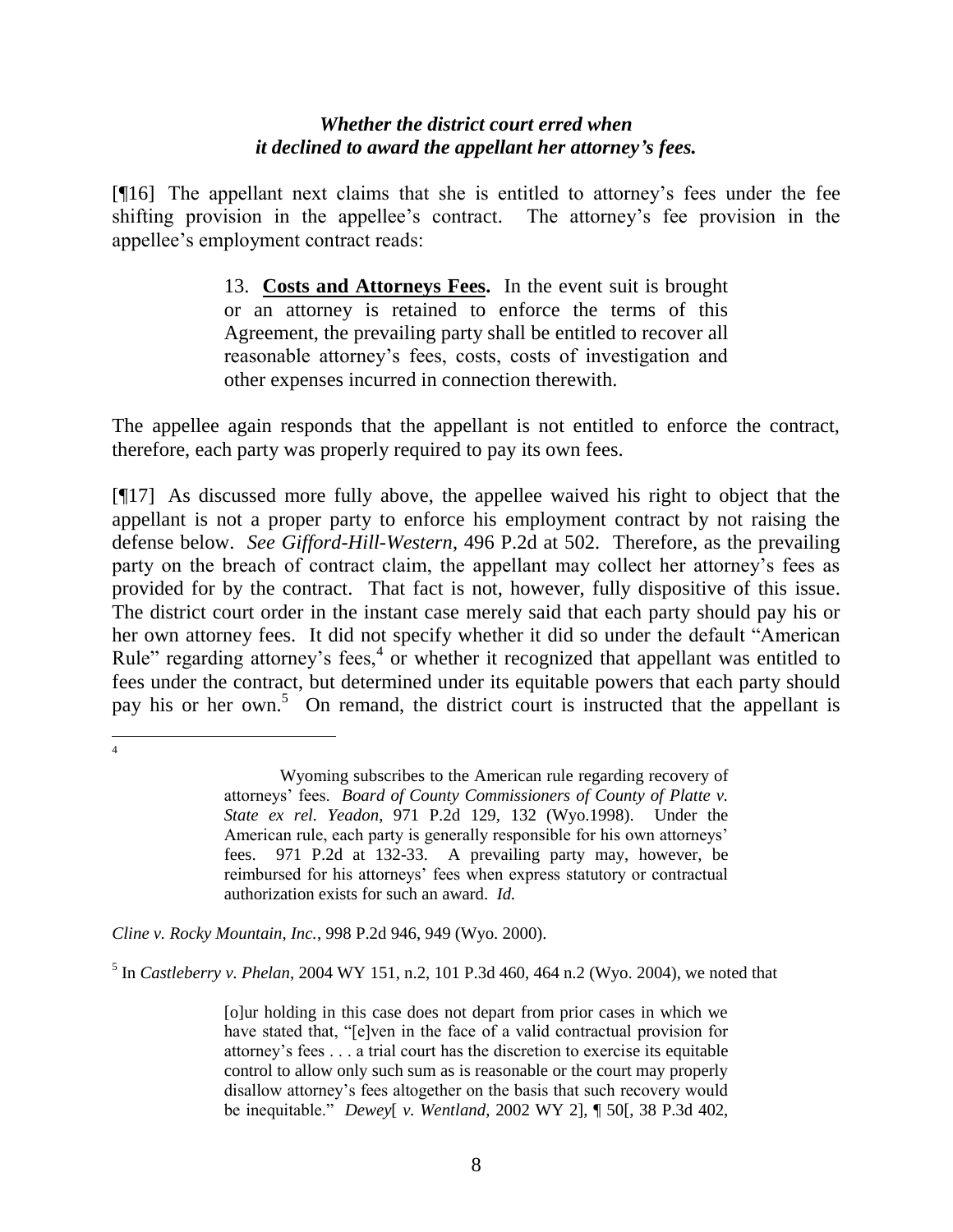contractually entitled to attorney fees, but such may be adjusted as appropriate under the federal lodestar test. "The two factors which are examined under the lodestar test are: "(1) whether the fee charged represents the product of reasonable hours times a reasonable rate; and (2) whether other factors of discretionary application should be considered to adjust the fee either upward or downward."" *Cline*, 998 P.2d at 951 (quoting *Johnston v. Stephenson*, 938 P.2d 861, 862-63 (Wyo. 1997)).

# *Whether the district court erred in its division of corporate equipment.*

[¶18] The appellant summarizes her final argument as follows:

Given such a variance in the testimony of the parties as to the amount and kind of property which they received, the trial court"s finding No. 10 amounts to a non-finding. The matter should be reversed for further findings in this regard.

The finding to which the appellant refers reads:

 $\overline{a}$ 

10. For claim 4, the court will order the final winding-up of this corporation with each party taking the property that each has in their own possession at the value established by the appraisal by Kelly Kellebrew. The only exception will be the phone system which from the evidence presented will be considered as part of the building.

A list of how the property was divided is contained in the record, as is the appraisal by Kelly Kellebrew which values the equipment owned by the corporation at nearly \$45,000.

[¶19] The appellant"s argument does not allege any dispute with the nature of the property taken by the appellee. Instead, she disagrees with the value attached to that property by the district court. On factual issues, we affirm the findings of the district court unless they are clearly erroneous. *Forshee*, 2005 WY 103, ¶ 6, 118 P.3d at 448. The appellant's mere disagreement with the value placed on the property by the district court is insufficient for us to find that the district court clearly erred. The value of the property found by the district court is supported by the Kelly Kellebrew appraisal and we will, therefore, affirm the distribution of corporate assets ordered by the district court.

<sup>420 (</sup>Wyo. 2002)]. The district court's decision indicates that its decision was based upon a legal conclusion that attorneys" fees were not available. There is nothing in the decision to indicate that it was denying Castleberry attorneys" fees on the basis of equity. *Id.*